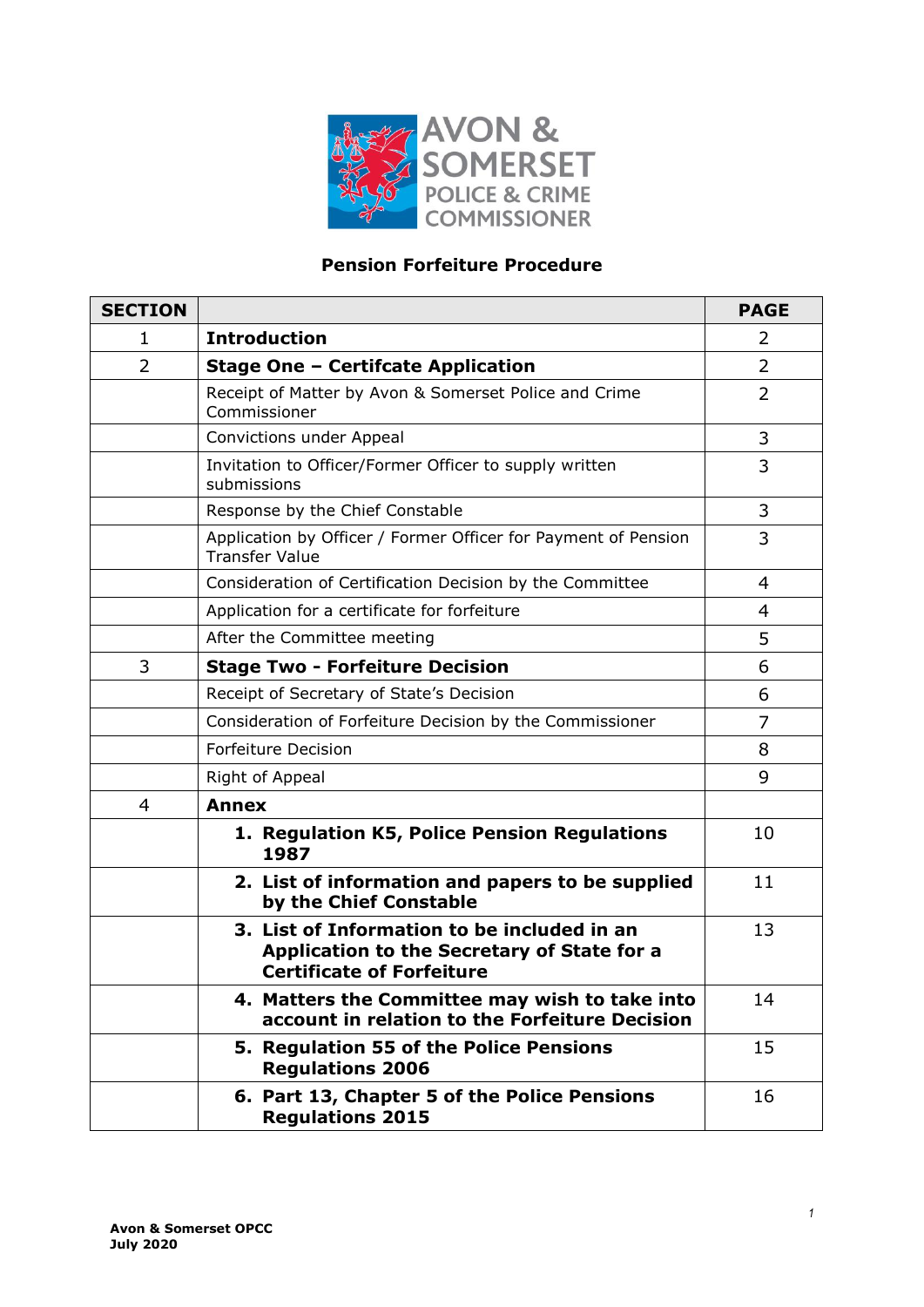# **1. Introduction**

This document sets out the procedure to be followed by the Avon & Somerset Police and Crime Commissioner ('the Commissioner'), or the people to whom they have delegated the decision-making, when considering pension forfeiture under Regulation K5 of the Police Pensions Regulations 1987 ('the 1987 Regulations'). Regulation K5 is reproduced at the end of this document as Annex 1. This process is is also reflected in Regulation 55 of the Police Pensions Regulations 2006 and the Part 13, Chapter 5 of the Police Pensions Regulations 2015 reproduced as Annex 5 and 6 respectively.

There are three stages to the pension forfeiture procedure under Regulation K5:

- 1. The Commissioner (who is the pension supervising authority) determines whether a pensioner has been convicted of an offence committed in connection with his/her service as a member of the police force and whether an application for a certificate of forfeiture should be made to the Secretary of State for the Home Department ('Certificate Application).If an application is made, the Secretary of State considers whether to issue a certificate of forfeiture on the basis that the pensioner's offence was either gravely injurious to the interests of the State or liable to lead to serious loss of confidence in the public service;
- 2. The Commissioner determines whether the pensioner's pension should be forfeited and, if so, by what percentage and for how long ('Forfeiture Decision').

Whilst their occurrence is likely to be rare, there are two other circumstances in which a police pension may be forfeited:

(a) the pensioner has been convicted of treason (reg K5, paras 2, 3(a));

(b) the pensioner has been convicted of offences under the Official Secrets Acts 1911 to 1939 and has been sentenced to a term or terms of imprisonment of at least ten years (reg K5, paras 2, 3(b)).

Neither of these circumstances require certification by the Secretary of State.

The Commissioner is responsible for determining the Certificate Application Decision and the Forfeiture Decision. The procedure to be followed in relation to the Decisions is set out below.

## **2. Stage One - Certificate Application**

## **Receipt of Matter by Avon & Somerset Police and Crime Commissioner**

Within 28 days of any criminal conviction or, where appropriate, of any misconduct hearing, the Chief Constable<sup>1</sup> should inform the Commissioner that

<sup>&</sup>lt;sup>1</sup> It is accepted that in the majority of cases this report will be completed by the Professional Standards Department on behalf *of the Chief Constable or Chief Officer Group under delegated authority.*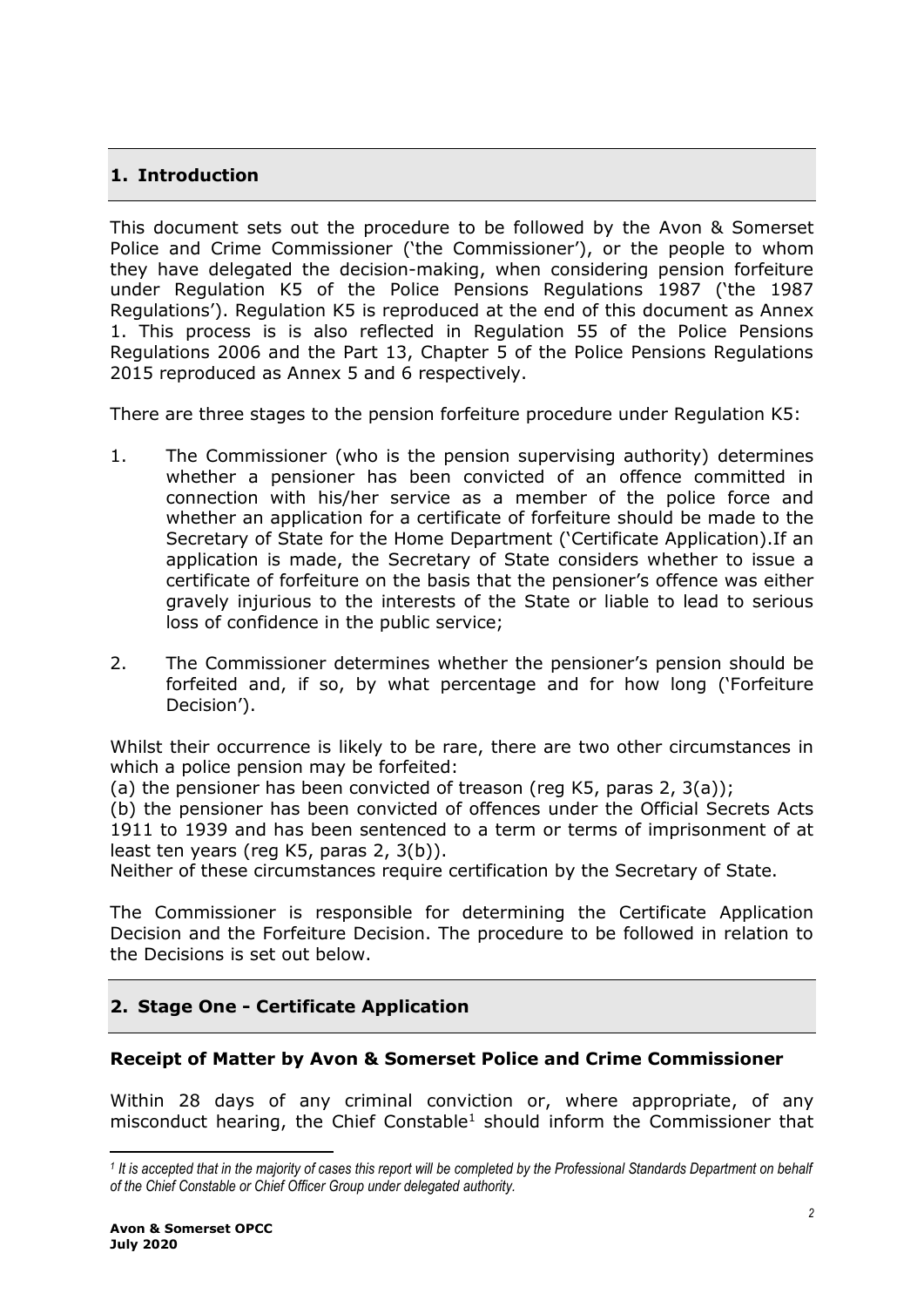the officer/former officer has been convicted of a criminal offence and should supply a factual report with the information and papers listed at Annex 2.

The Constabulary representative should not make any comments as to whether forfeiture is appropriate or the level of any forfeiture. To do so would be usurping the role of the Commissioner under the legislation.

### **Convictions under Appeal**

If an officer/former officer is intending to appeal against conviction or sentence, the pension forfeiture procedures should be stayed pending the conclusion of appeal proceedings.

## **Invitation to Officer/Former Officer to supply written submissions**

The Commissioner's Office should write to the officer/former officer, or his/her/their representative, inviting written submissions to be placed before the Commissioner as to whether:

- the conviction was in connection with the officer/former officer's service as a member of the police force; and
- an application should be made to the Secretary of State for a certificate of forfeiture.

With the invitation to supply written submissions, the officer/former officer should be sent copies of the information received by the Commissioner's Office from the Chief Constable unless there is an overriding public interest in specific papers being withheld; for example, where a document is protected from disclosure owing to public interest immunity.

The officer/former officer will be asked to submit any written representations that he/she wishes the Commissioner to consider within 28 days. There may be circumstances where a longer time period is appropriate and an extension can be considered. The officer/former officer should be informed that any submissions he/she makes will be sent to the Secretary of State if the Commissioner decides to make an application for a certificate of forfeiture, and their submissions may be provided to the Chief Constable.

## **Response by the Chief Constable**

In certain circumstances – for example, if there is a dispute as to fact or an issue which the Chief Constable could clarify – any submissions received by the officer/former officer may be provided to the Chief Constable to respond or provide clarification. The Chief Constable will respond to any information supplied by the officer/former officer within 21 days.

### **Application by Officer/Former Officer for Payment of Pension Transfer Value**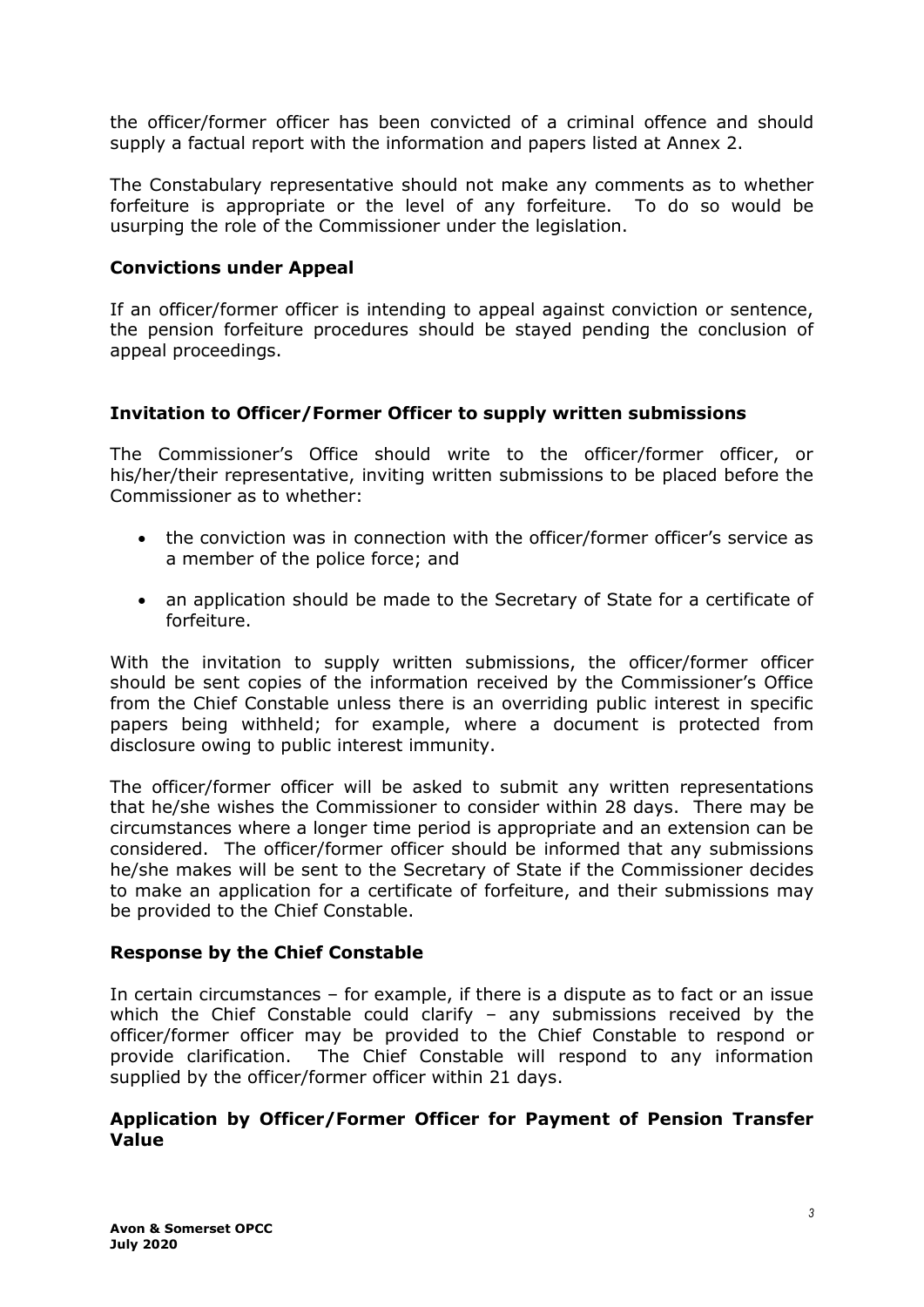The officer/former officer may apply to the Commissioner's Office for a calculation of the transfer value of his/her pension. However if disciplinary/court proceedings have begun against the officer/former officer, and it appears to the Commissioner's Office that it may need to forfeit the pension, then the payment of the pension transfer value can be delayed until three months after proceedings have been finalised.

## **Consideration of Certification Decision by the Committee**

Following receipt of the officer/former officer's submissions (and any response by the Chief Constable) the case will be considered by the Committee consisting of:

- The Police and Crime Commissioner:
- The OPCC Monitoring Officer; and
- An independent panel member.

If an officer/former officer has not supplied written submissions, the Commissioner may consider a case provided that it is content that the officer/former officer has been given the opportunity to make written representations.

The Committee will make any decision in private and make the Certificate Application Decision on the papers only.

The Committee will receive a covering report and papers at least 7 days before taking the decision. The papers will include:

- the documents received from the Chief Constable;
- any submissions received from the officer/former officer; and
- any further response from the Chief Constable.

Only in exceptional circumstances, such as overriding public confidence, should the Committee see documents that have not been made available to the officer/former officer.

When considering the Certification Decision, the Committee will **not** determine whether the officer/former officer's police pension should be forfeited. At the first consideration of a case, the Committee will **only** determine whether:

1. As a question of fact, the officer/former officer has been convicted of an offence in connection with his/her service as a member of a police force; and

2. An application should be made to the Secretary of State for a certificate of forfeiture.

## **Application for a certificate for forfeiture**

In determining whether to apply to the Secretary of State for a certificate of forfeiture, it is open to the Commissioner to consider whether the offence was serious and there is, or might be, public concern about the officer/former officer's abuse of a position of trust.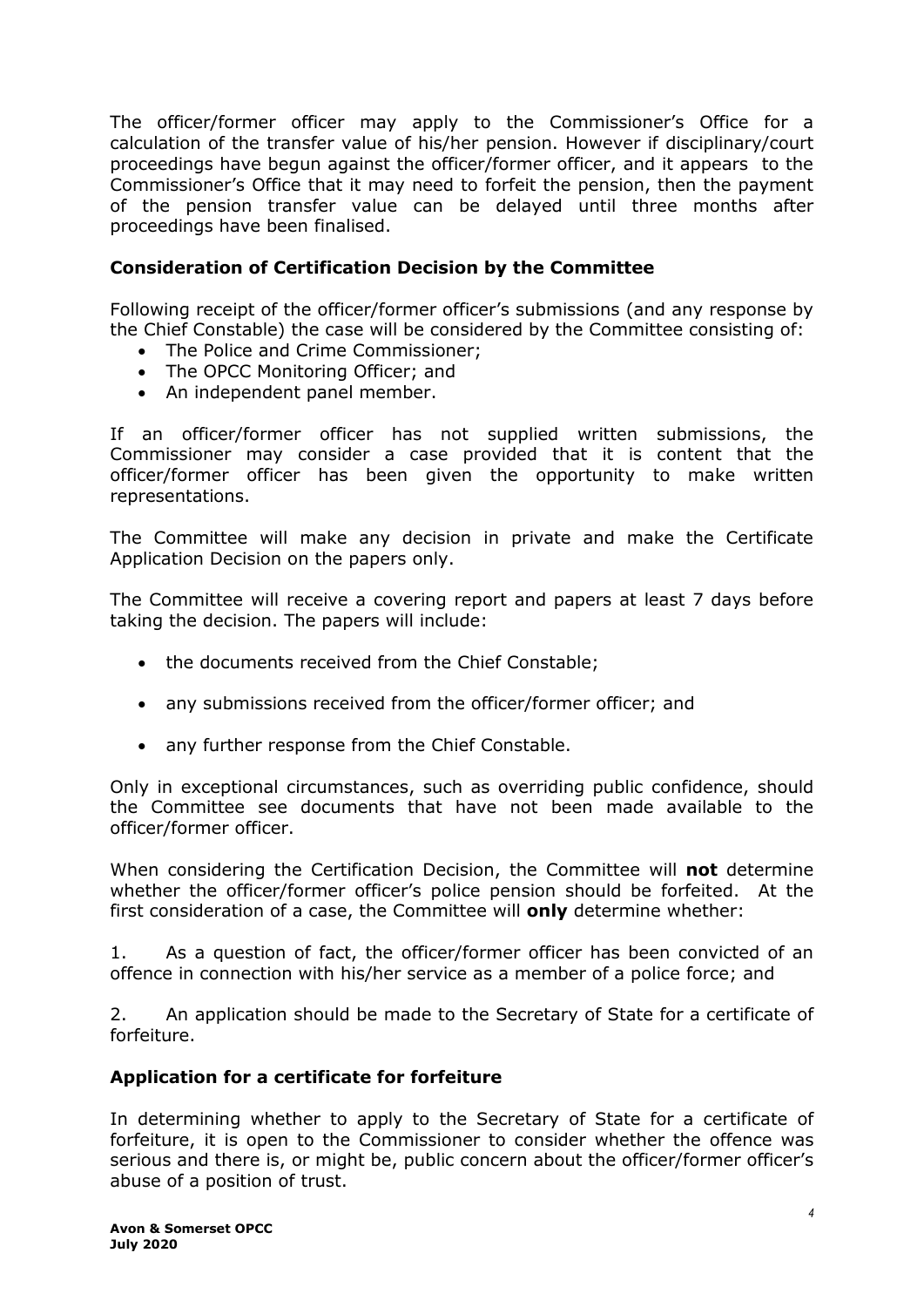In assessing the seriousness of an offence and the potential for public concern, the Committee may take into account the issues that the Secretary of State will consider pursuant to the 1987 Regulations in deciding whether to issue a certificate of forfeiture, namely whether the offence was:

- (a) gravely injurious to the interests of the State; and/or
- (b) liable to lead to a serious loss of confidence in the public service.

In considering (a) and (b), the Committee may consider the following factors:

- the seriousness with which the Court viewed the offence (as demonstrated by the punishment imposed and the sentencing remarks);
- the circumstances surrounding the offence and the investigation;
- the seniority of the officer/former officer (the more senior, the greater the loss of credibility and confidence);
- the extent of publicity and media coverage;
- whether the offence involved:
	- (i) an organised conspiracy amongst a number of officers;
	- (ii) active support for criminals;
	- (iii) the perversion of the course of public justice;
	- (iv) the betrayal of an important position of trust for personal gain;
	- (v) the corruption or attempted corruption of junior officers.

Full reasons for the Commissioner's decision should be given in the application for a Certificate.

## **After the Committee meeting**

The officer/former officer should be informed in writing of the decision and the reasons. If the Commissioner has determined that the offence, for which the officer/former officer was convicted, is connected with his/her service and an application is to be made for a certificate of forfeiture, the officer/former officer should be informed that any submissions he/she made will be included in the bundle of papers sent to the Secretary of State. The officer/former officer should also be informed that he/she will have an opportunity to make submissions on the question of whether his police pension should be forfeited or not if the Secretary of State issues a certificate of forfeiture.

If the Commissioner decides that an application should be made for a certificate of forfeiture, a letter with supporting documentation should be prepared for the attention of: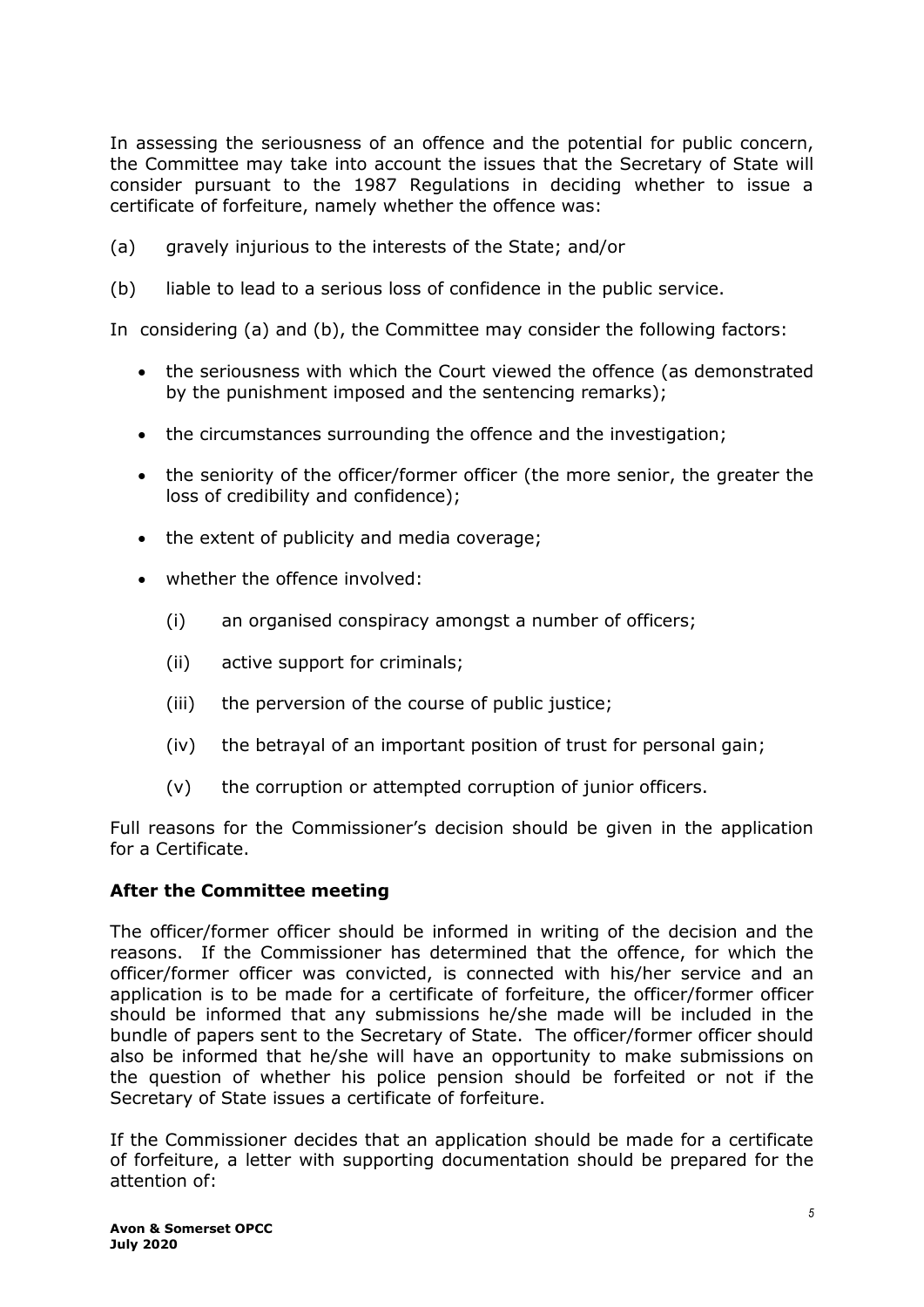# **Police Integrity Unit, 6th Floor, Fry Building, 2 Marsham Street, SW1P 4DF**

**E-Mail: [pension.forfeiture@homeoffice.gov.uk](mailto:pension.forfeiture@homeoffice.gov.uk)**

The information that should be included with the application, where applicable, is outlined in Annex 3.

The Chief Constable should be informed of the decision to ensure that the pay and pension administrators are notified of the potential of forfeiture.

## **3. Stage Two - Forfeiture Decision**

#### **Receipt of Secretary of State's Decision**

The Commissioner's Office will seek to avoid there being undue delay in consideration of the application for a Certificate of Forfeiture by the Home Office by requesting updates as to the position of the application at monthly intervals.

Upon receipt of the Secretary of State's decision, the Commissioner's Office should inform the officer/former officer and the Chief Constable of the Secretary of State's decision. If the Secretary of State has issued a certificate, the officer/former officer should be notified and:

- invited to make submissions as to whether his/her police pension should be forfeited at all, in whole or in part or on a permanent or temporary basis;
- asked to indicate whether he wishes to make oral representations to the Commissioner; and
- asked whether he/she wishes the proceedings to be held in public or in private. If the officer/former officer is serving a prison sentence and intends to attend the Committee meeting, the Committee proceedings will be in private in the interests of security. Remote attendance, by video link or similar, will be explored in the first instance. The officer/former officer will be advised of this condition.

Should the officer/former officer request the opportunity to make oral submissions, arrangements should be made to hold such an oral hearing.

The officer/former officer will be asked to provide any further submissions and responses to the questions raised within 28 days, unless there are circumstances that suggest a longer period would be appropriate.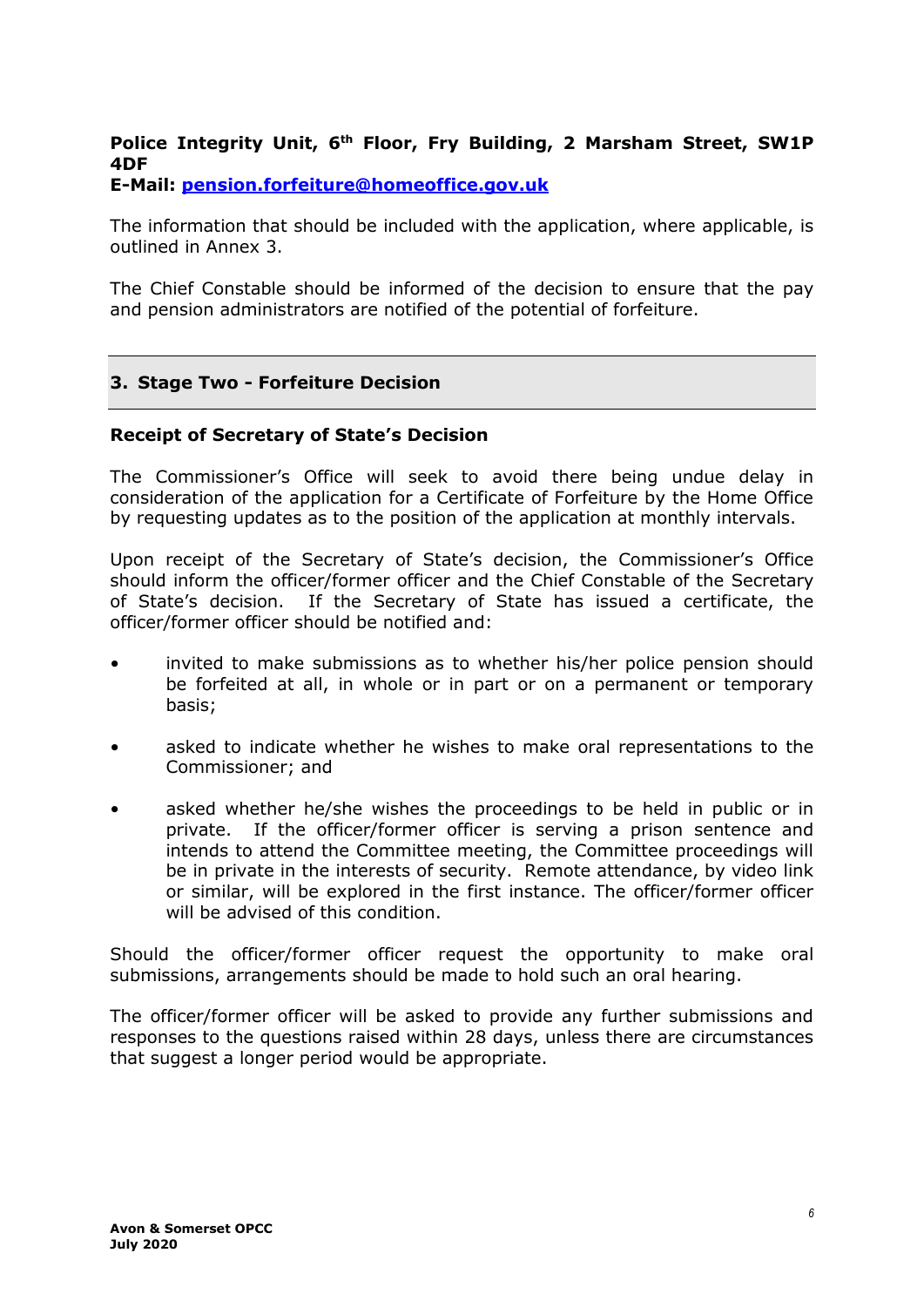## **Consideration of Forfeiture Decision by the Commissioner**

In advance of the meeting on the question of a forfeiture decision, those attending will receive a covering report together with appropriate paperwork. The documents will include:

- The papers presented to the Commissioner in relation to the certification decision;
- The certificate of forfeiture; and
- Any further submissions supplied by the officer/former officer.

If the Chief Constable has supplied any further paperwork between the Certification Decision and the meeting to determine the question of forfeiture, the documents will be made available to the officer/former officer for comment unless non-disclosure is justified by an overriding public interest.

The paperwork prepared for the meeting is exempt information under Schedule 12A of the Local Government Act 1972 (as amended). Consequently, although proceedings may be held in public, the documents presented will not be released to the press or public.

Where a Forfeiture Decision is being considered the following procedure will be followed:

- 1. The member of staff from the Commissioner's Office will outline the issues to be determined. This may include, as appropriate, the matters listed in Annex 4. If the meeting is taking place in public, the officer/or former officer will ensure that any information provided orally is in the public domain. Otherwise, the officer/former officer should refer to the relevant sections of the bundle of documents;
- 2. The officer/former officer or his/her representative will be invited to make oral submissions to the meeting;
- 3. Those attending may ask relevant questions;
- 4. The Chief Constable or his representative will be invited to respond to the oral submissions made by or on behalf of the officer/former officer;
- 5. Those attending may ask relevant questions;
- 6. The meeting will convene in private to consider the Forfeiture Decision (see below).

Even if the officer/former officer has requested a hearing in public, the meeting may, at any time, following an application by either the officer/former officer or the Chief Constable or of its own volition, exclude the press and public if it considers that it is appropriate to do so and in accordance with the provisions of Schedule 12A of the Local Government Act 1972 (as amended).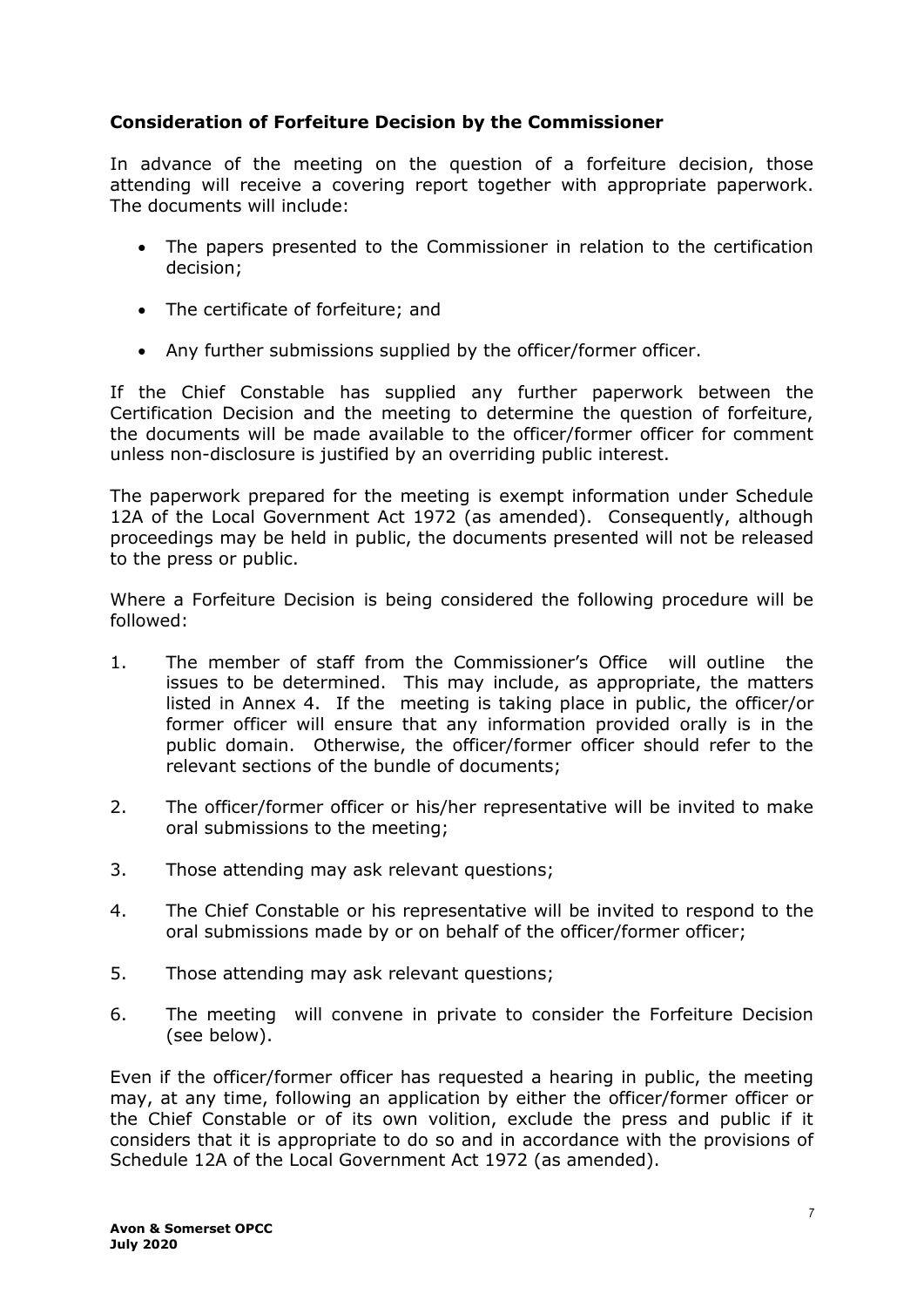## **Forfeiture Decision**

In considering a Forfeiture Decision, the meeting must determine whether or not a pension should be forfeited and, if so, the extent of forfeiture both in terms of the proportion and the period. In making a decision, the meeting should note the following:

- 1. There is no jurisdiction to forfeit an allowance, a gratuity, a lump sum or an award by way of repayment of aggregate pension contribution.
- 2. There is discretion whether or not to forfeit a pension over which there is jurisdiction, and a decision can be taken to forfeit a pension (including an ordinary, short service, ill health, injury or deferred pension), a widow's pension or a dependent relative special pension.
- 3. A commuted lump sum may not be forfeited. Home Office Guidance recognises that if a police pension is forfeited before it becomes payable (e.g. an ordinary pension before the age of 50 or a deferred pension before the age of 60), there will be little or no pension left to commute for a lump sum.
- 4. Forfeiture can be temporary or permanent.
- 5. An officer/former officer's own contributions or the secured element of a pension - are protected from forfeiture on a permanent basis. Actuarial calculations have assessed the officer/former officer's contributions as 35%. Consequently, the maximum amount that the Committee can permanently forfeit is currently assessed at 65%. There is no minimum amount.
- 6. It is possible to forfeit the secured portion of a pension on a temporary basis but only until the officer/former officer reaches state pensionable age (unless he or she is imprisoned or in custody).
- 7. If the pension is a deferred pension, a decision may be taken to stay consideration of the forfeiture question and keep this under review. Such a decision may be subject to challenge and any delay in reaching a decision may be a breach of the officer/former officer's human rights. There are, however, circumstances in which deferment may be appropriate - for example, if an appeal has been lodged.
- 8. If a number of officers/former officers were involved in the commission of the offence, the decisions may reflect the different levels of culpability in the extent of forfeiture for each officer/former officer.

In addition, in determining the forfeiture decision, the meeting may wish to take into account the matters listed at Annex 4 together with any written or oral submissions, or both, presented to it by the officer/former officer.

Full reasons for any decision taken should be provided. If the meeting has been held in public, the reasons should be announced in public. Any reasons announced publicly must not contain exempt information. If it is not possible to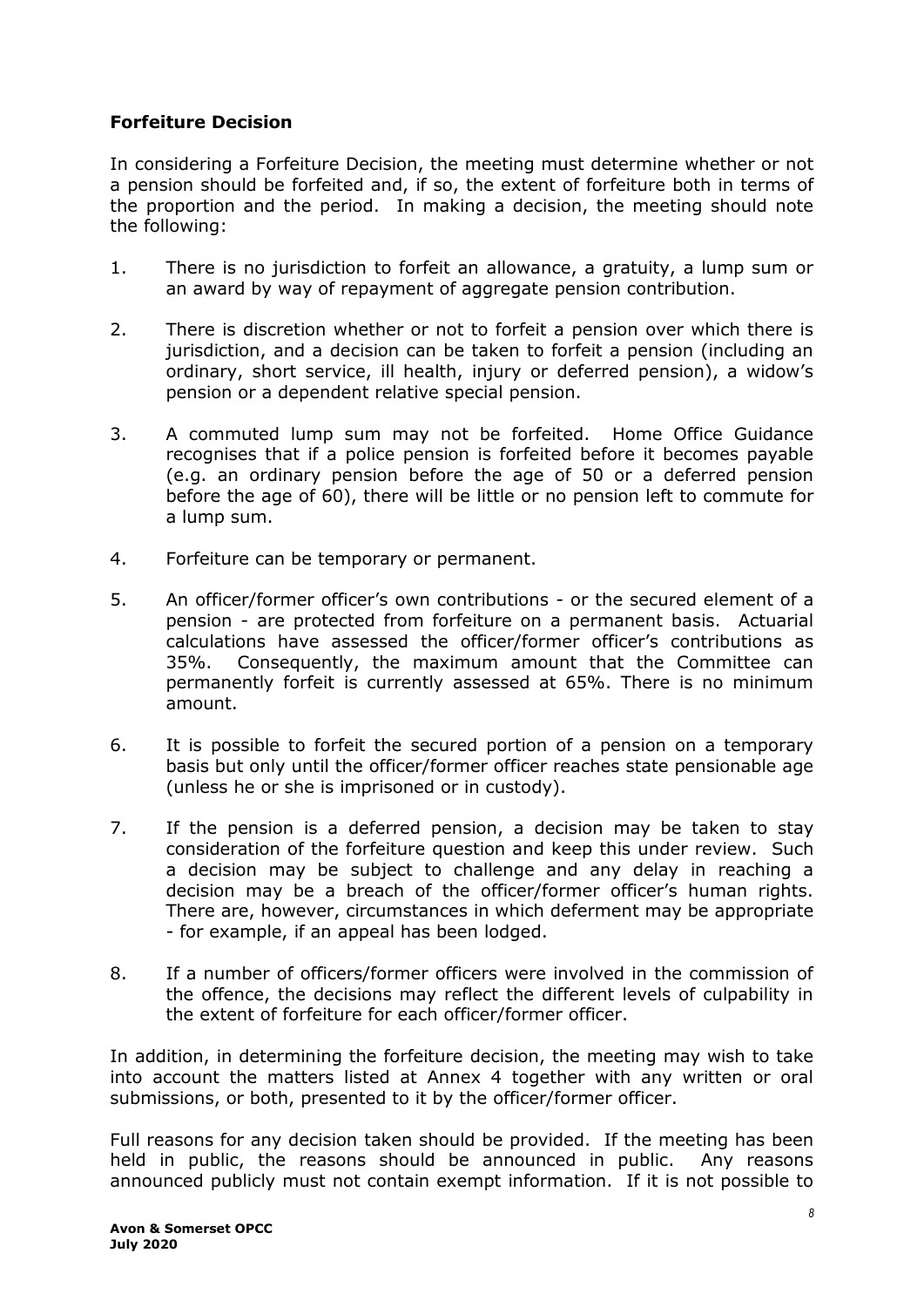fully explain the reasons without revealing exempt information, the officer/former officer should be advised that he/she will be provided with comprehensive reasons in private, **within 10 working days**.

The reasons for the decisions should also be notified to the officer/former officer in writing. This notification should be sent within 3 working days of the meeting.

The Chief Constable and the Home Office should also be informed of the final outcome of the matter.

## **Right of Appeal**

Regulation H5 gives a pensioner the right of appeal to the Crown Court against the police authority's role in the decision to forfeit the pension. An officer may appeal against the local policing body's decision that there was a connection between the offence and the pensioner's membership of a police force and against the extent of the forfeiture. The right of appeal lies after the forfeiture has occurred, even if the cause for aggrievement is that the offence was committed in connection with his/her service. A decision to delay the determination as to forfeiture following the issue of a certificate might, in some circumstances, be prejudicial to a successful appeal and liable to challenge. Under the rules of the Crown Court a notice of appeal should be submitted to the Court and any other party to the appeal within 21 days of the day the decision was notified. The Court has discretion, however, to accept an appeal out of time.

Regulation H6 provides a right of appeal to a tribunal appointed by the Secretary of State as police authority against the first and third stages of forfeiture where the pensioner was a central police officer.

| <b>Policy Statement Information</b> |            |  |  |
|-------------------------------------|------------|--|--|
| Policy Owner                        | Sally Fox  |  |  |
| (Head of Contacts and Conduct)      |            |  |  |
| Date to be Reviewed                 | 15/07/2021 |  |  |
| Date Last Review Completed          | 15/07/2020 |  |  |
| Effective Commencement Date         | 15/07/2020 |  |  |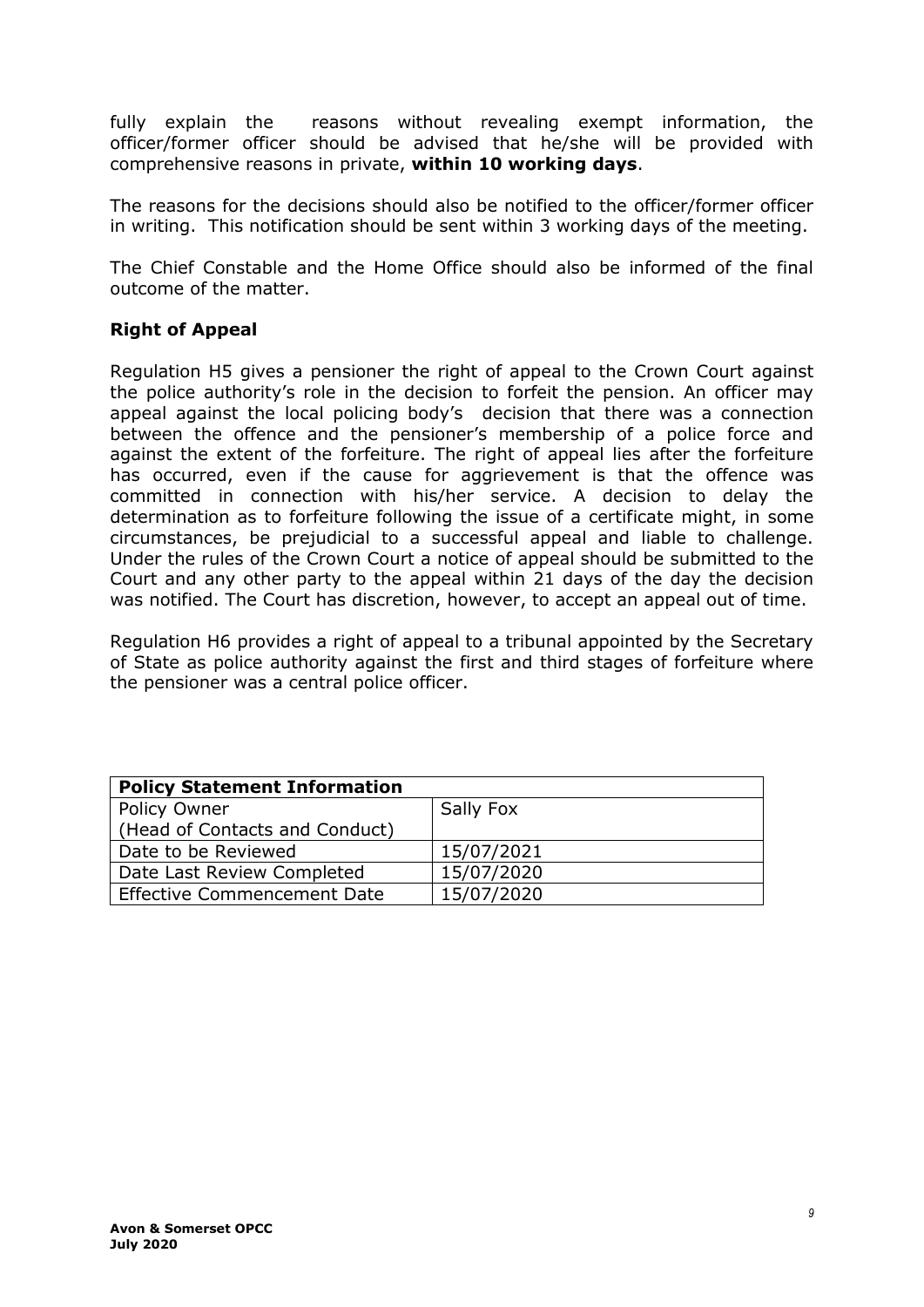## *ANNEX 1.*

#### **Regulation K5, Police Pension Regulations 1987** *Forfeiture of pension K5*

1. This Regulation shall apply to a pension payable to or in respect of a member of a police force under Part B or C or under Regulation E(1) (adult dependent relative's special pension).

2. Subject to paragraph (5) a PCC's responsible for payment of a pension to which this Regulation applies may determine that the pension be forfeited, in whole or in part and permanently or temporarily as they may specify, if the pensioner has been convicted of an offence mentioned in paragraph (3) and, in the case of a widow's pension, that offence was committed after the death of the pensioner's husband.

3. The offences referred to in paragraph (2) are:-

(a) an offence of treason;

(b) one or more offences under the Official Secrets Acts 1911 to 1939(a) [(a) 1911 c.28, 1920 c.75, 1939 c.121] for which the grantee has been sentenced on the same occasion to a term of imprisonment of, or to two or more consecutive terms amounting in the aggregate to, at least 10 years.

4. Subject to paragraph (5), a PCC's responsible for payment to a member of a police force of a pension to which this Regulation applies may determine that the pension be forfeited, in whole or in part and permanently or temporarily as they may specify, if the grantee has been convicted of an offence committed in connection with his service as a member of a police force which is certified by the Secretary of State either to have been gravely injurious to the interests of the State or to be liable to lead to serious loss of confidence in the public service.

5. In the case of a pension to which this Regulation applies, other than an injury pension, the PCC in determining whether a forfeiture should be permanent or temporary and affect a pension in whole or in part, may make different determinations in respect of the secured and unsecured portions of the pension; but the secured portion of such a pension shall not be forfeited permanently and may be only forfeited temporarily for a period expiring before the grantee attains state pensionable age or for which he is imprisoned or otherwise detained in legal custody.

6. To the extent to which a pension is forfeited under this Regulation, the PCC shall be discharged from all actual or contingent liability in respect thereof.

7. The provisions of Section 4(1) and (2) of the Police Pensions Act 1948(1)  $[(a)$  1948 c.24] as they have effect by virtue of section 12(2) of the Police Pensions Act 1976(b) [(b)1976 c.35] (forfeiture of pensions), shall not apply in relation to an award under these Regulations.

8. This Regulation has effect subject to Regulation  $J1(6)(c)$ .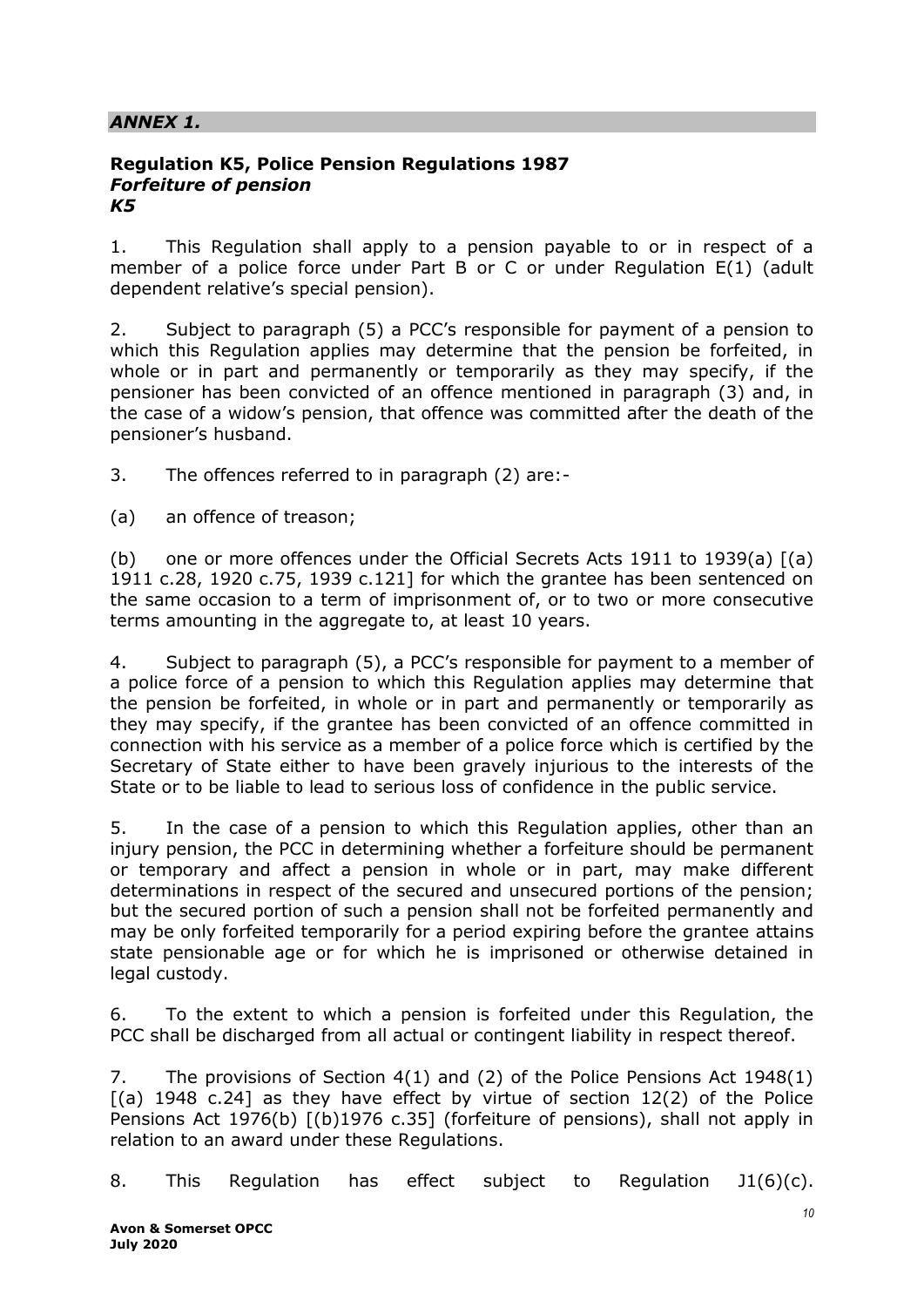## *List of information and papers to be supplied by the Chief Constable*

1. Information about the offence/s, **subject to conviction or appeal,** including:

- (a) the charge/s brought against the officer/former officer;
- (b) the offence/s for which the officer/former officer was convicted;
- (c) the sentence imposed;
- (d) the circumstances surrounding the offence/s and the investigation;
- (e) whether the offence/s involved:
	- (i) an organised conspiracy among a number of police officers;
	- (ii) active support for criminals;
	- (iii) the perversion of the court of public justice;
	- (iv) the betrayal of an important position of trust for personal gain;
	- (v) the corruption or attempted corruption of junior officers;
- (f) details of any appeal;
- 2. Judge's sentencing remarks.
- 3. Press and media coverage of the conviction.

4. Details of any disciplinary action taken against the officer/former officer and the outcome of such action

5. Details of the officer/former officer's service history and rank at the time of the offence.

6. The officer/former officer's current address and/or contact details of any legal representative.

7. An estimate of the officer/former officer's pension.

- 8. Details of any dependents.
- 9. Any other factors such as:
- (a) disability in the family;
- (b) illness at the time of the offence;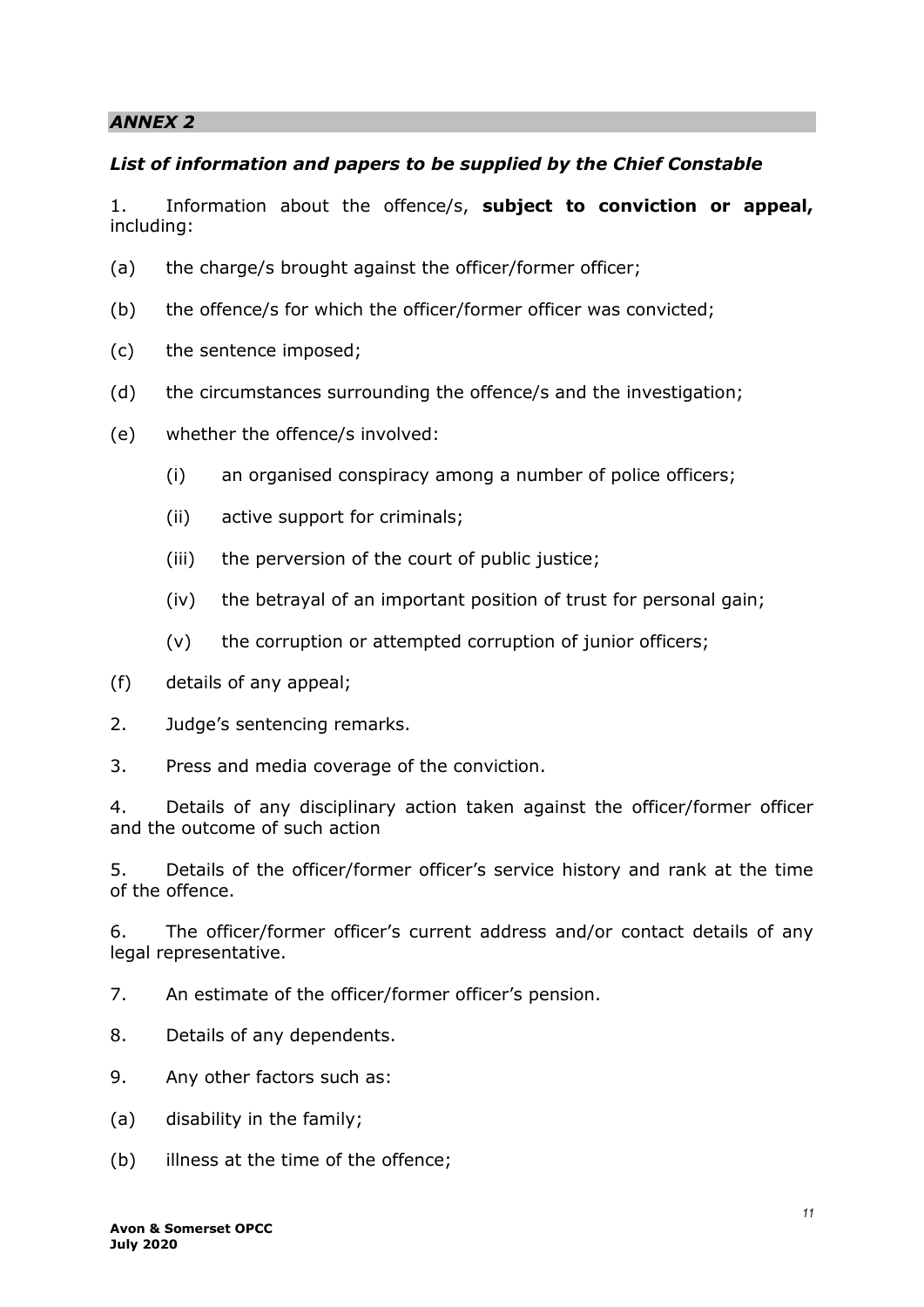(c) assistance or information given to the police during the investigation or following conviction;

(d) any other mitigating factors.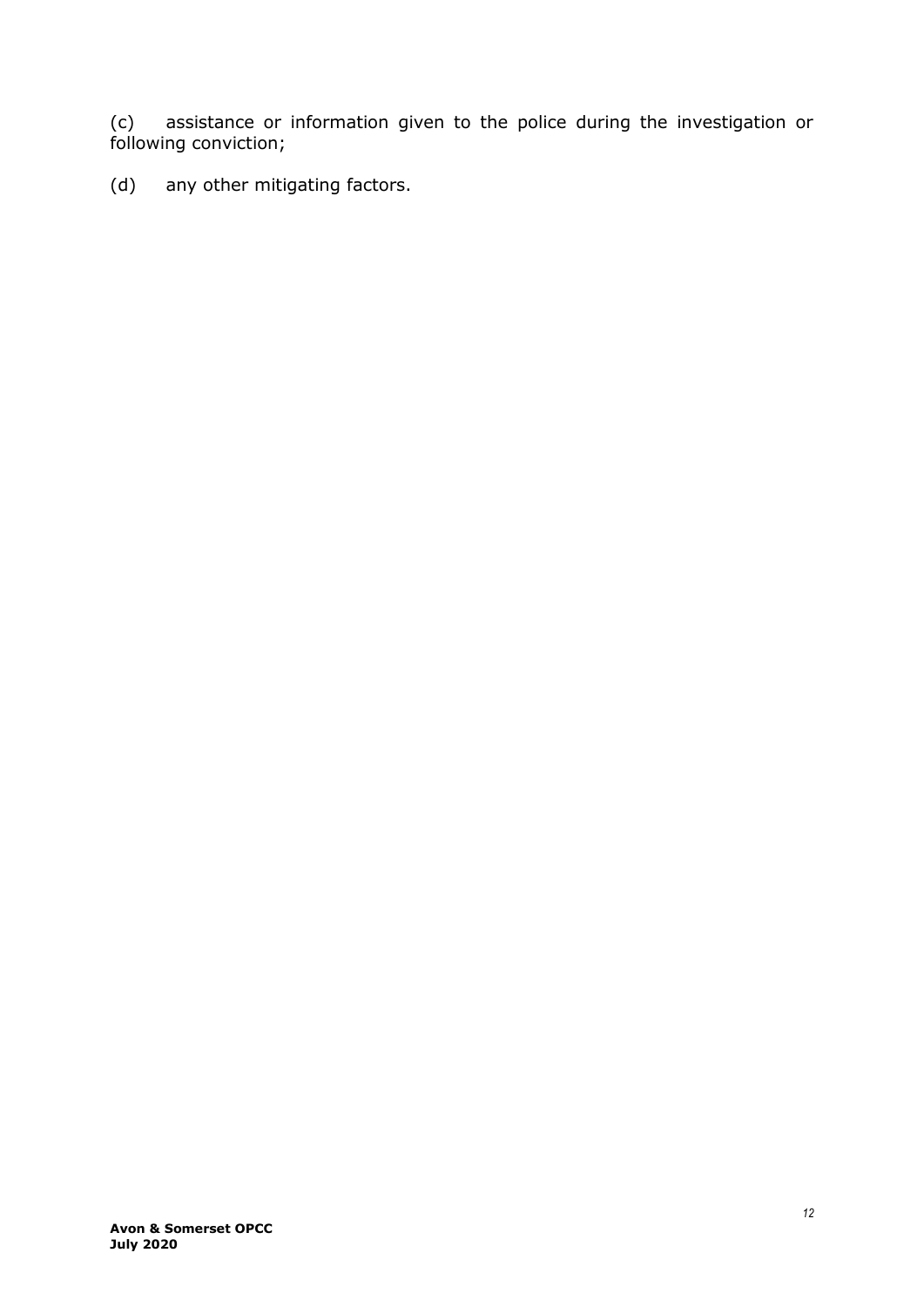## List of Information to be included in an Application to the Secretary of *State for a Certificate of Forfeiture*

1. A statement that, in the view of the PCC, the offence was committed in connection with service as a member of the police force and is liable to lead to serious loss of confidence in the public service.

2. Full details of the offence(s) and the perceived connection with police service.

3. Details of the circumstances surrounding the offence and investigation; in particular, whether the offence involved:

- Organised conspiracy amongst a number of officers;
- Active support for criminals
- Perversion of the administration of justice
- Betrayal of an important position of trust, and/or
- Corruption or attempted corruption of junior officers.

4. Details of the punishment imposed by the Court and the Judge's sentencing remarks if known.

5. Details of publicity and media coverage.

6. Brief details of the officer/former officer's service, in particular, length of service and seniority; and

7. financial implications, including pension details, widower's and/or children's allowances.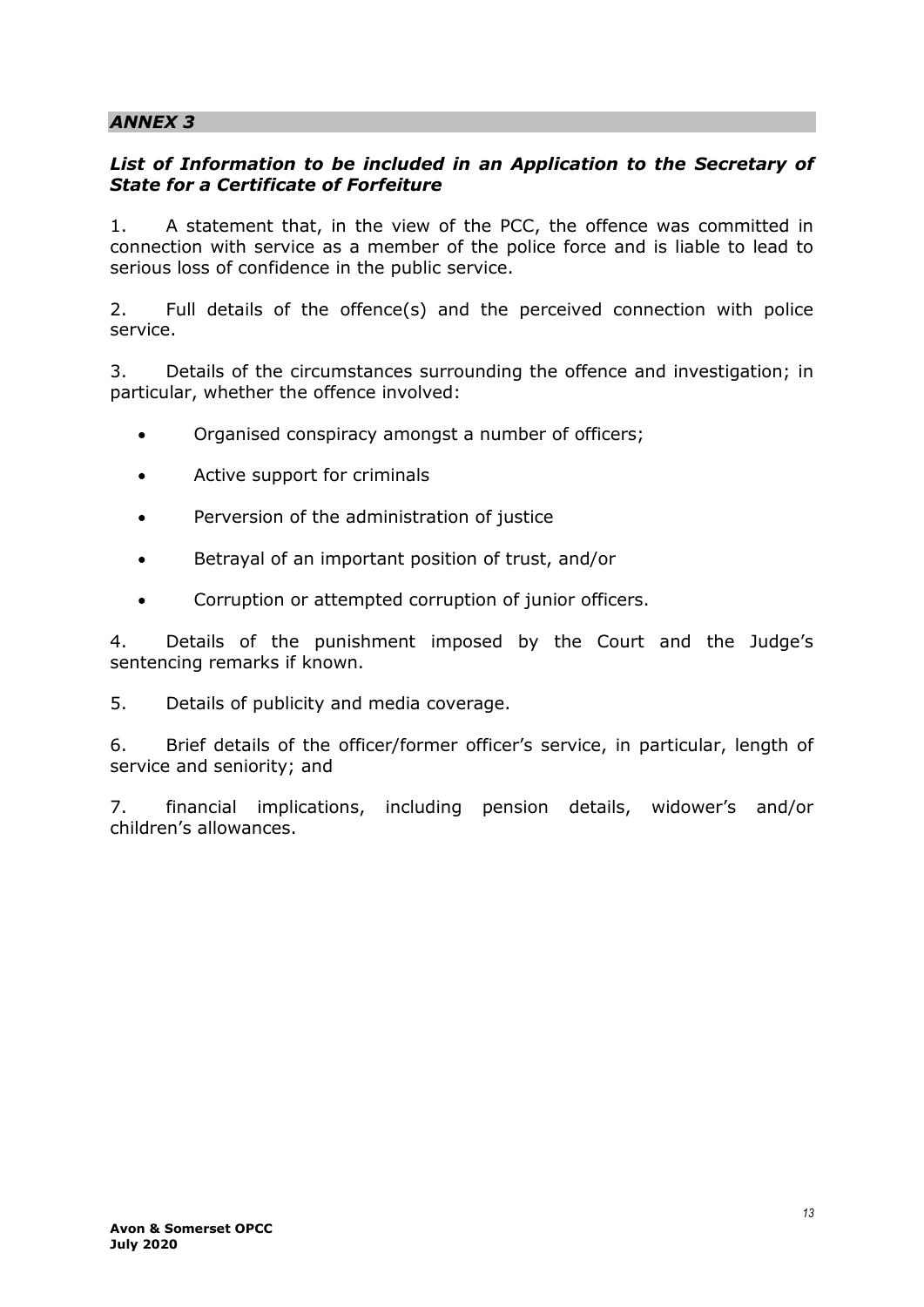## *Matters the Committee may wish to take into account in relation to the Forfeiture Decision*

1. The seriousness with which the Court viewed the offence (as demonstrated by the punishment imposed and the sentencing remarks).

2. The circumstances surrounding the offence and the investigation.

3. The seniority of the officer/former officer (the more senior, the greater the loss of credibility and confidence).

- 4. The extent of publicity and media coverage.
- 5. Whether the offence involved:
	- An organised conspiracy amongst a number of officers;
	- Active support for criminals
	- The perversion of the course of public justice
	- The betrayal of an important position of trust for personal gain
	- The corruption or attempted corruption of junior officers.
- 6. Disability in the family.
- 7. Illness at the time of the offence.

8. Assistance or information given to the police during the investigation or following conviction.

9. Any other mitigating circumstances.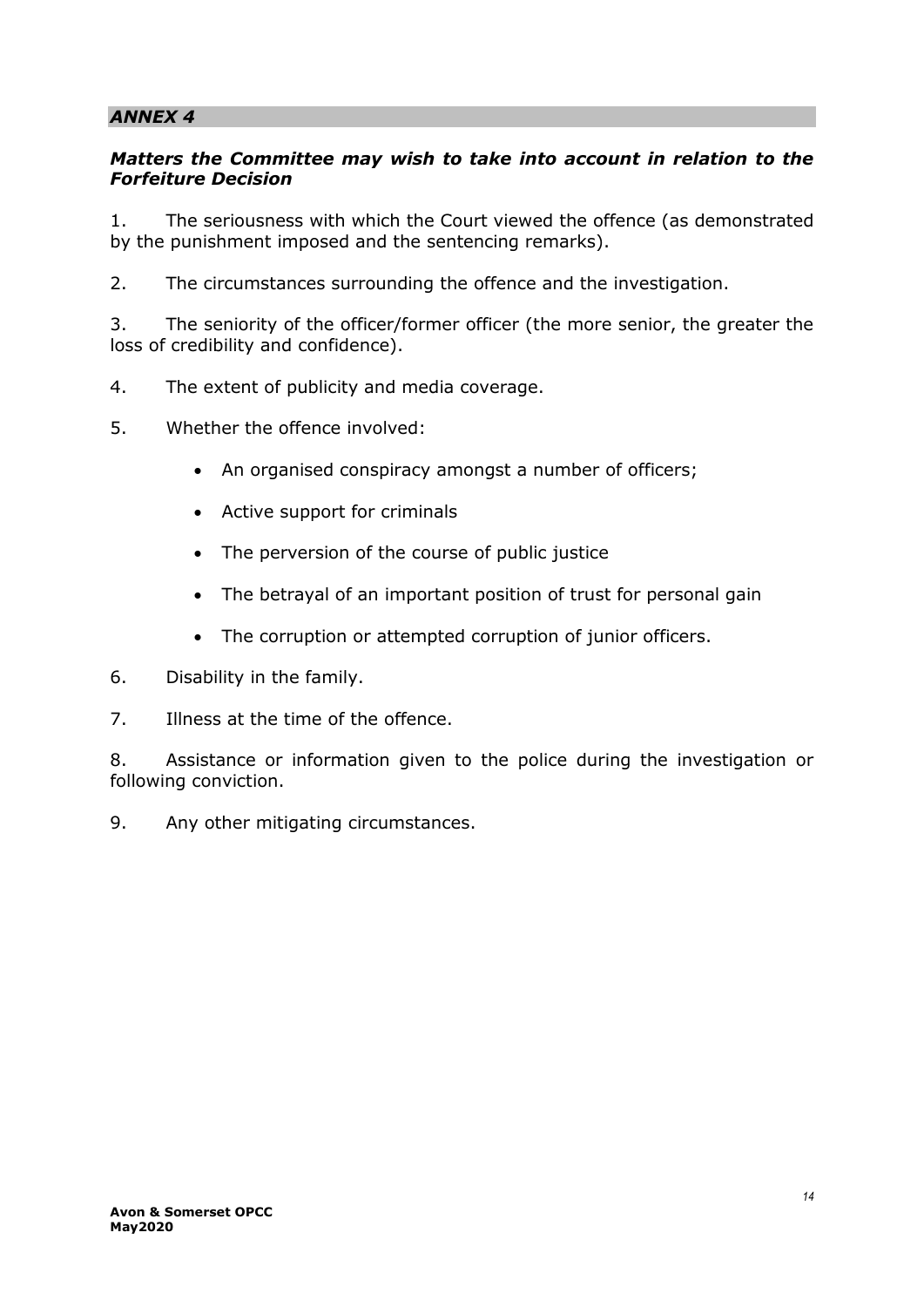## **Forfeiture of pension**

**55.**—(1) This regulation applies to a pension payable—

- $\triangleright$  (a)under this Part, to a regular police officer or former regular police officer;
- $\triangleright$  (b)under regulation 39, to a survivor of such a police officer: and
- $\triangleright$  (c)under Part 6, to a pension credit member.

(2) A police authority responsible for payment of a pension to which this regulation applies may determine that the pension be forfeited, in whole or in part and permanently or temporarily as they may specify, if the pensioner has been convicted of an offence mentioned in paragraph (3) and, in the case of an adult survivor's pension, that offence was committed after the death of the police officer in respect of whom the pension is payable.

(3) The offences referred to in paragraph (2) are—

- $\geq$  (a)an offence of treason:
- (b)one or more offences under the Official Secrets Acts 1911 to 1989(**[1](https://www.legislation.gov.uk/uksi/2006/3415/regulation/55/made#f00031)**) for which the grantee has been sentenced on the same occasion to a term of imprisonment of, or to two or more consecutive terms amounting in the aggregate to, at least ten years.

(4) A police authority responsible for payment to a regular police officer of a pension to which this regulation applies may determine that the pension be forfeited, in whole or in part and permanently or temporarily as they may specify, if the grantee has been convicted of an offence committed in connection with his service as a member of a police force which is certified by the Secretary of State either to have been gravely injurious to the interests of the State or to be liable to lead to serious loss of confidence in the public service.

(5) The police authority may, to such extent as they at any time in their discretion think fit—

- $\triangleright$  (a)apply for the benefit of any adult or child survivor of the grantee of the pension; or
- $\triangleright$  (b) restore to the grantee of the pension,

any amount or amounts of any pension that has or have been forfeited under this regulation.

(6) To the extent to which a pension is forfeited under this regulation, the police authority shall be discharged from all actual or contingent liability in respect of it. (7) This regulation has effect subject to regulation 43(8).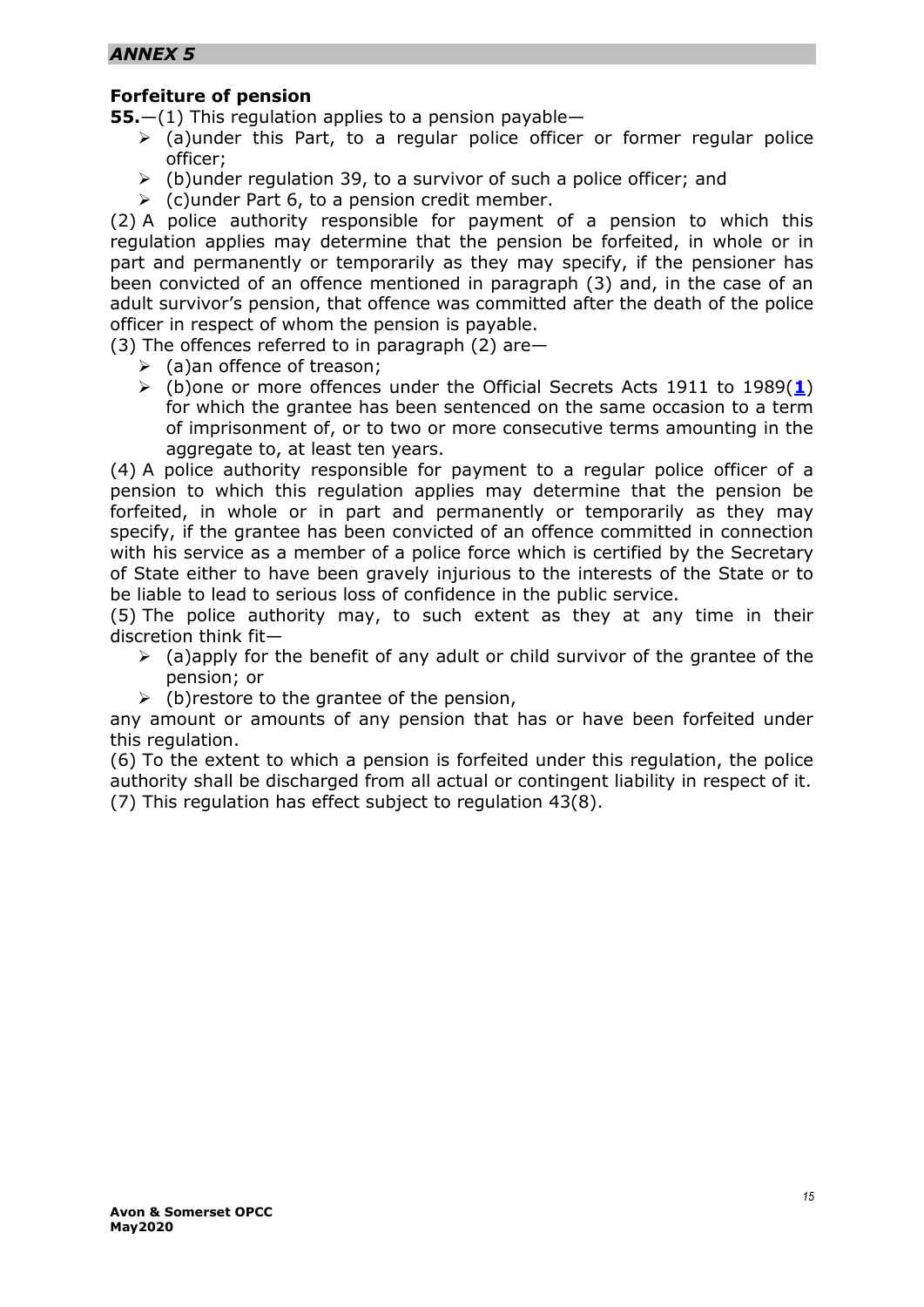## **Pension supervising authority**

**210.**—(1) For the purpose of this Chapter, the table in this regulation specifies the pension supervising authority for a member of a police force in England and Wales.

 $\geq$  (2) The pension supervising authority may require the scheme manager to withhold benefits payable to a member under this Chapter.

#### **Forfeiture: offences committed by members**

**211.**—(1) If a member is convicted of a relevant offence, the pension supervising authority may, to the extent the pension supervising authority considers appropriate, require the scheme manager to withhold benefits payable under this scheme to or in respect of the member.

- $\geq$  (2) Paragraph (3) applies if benefits are to be withheld as a result of an offence falling within paragraph (b) of the definition of "relevant offence".
- $\geq$  (3) The scheme manager may only withhold that part of a person's pension that exceeds any guaranteed minimum to which the person is entitled under—

(a)section 14 of PSA 1993 (earner's guaranteed minimum); or

(b)section 17 **[F6](http://www.legislation.gov.uk/uksi/2015/445/part/13/chapter/5#commentary-c22402961)** of that Act (minimum pension for surviving spouses and civil partners).

- $\triangleright$  (4) The pension supervising authority may to the extent that in its discretion it thinks fit restore to the member or apply for the benefit of an eligible child or surviving adult of the member any amount of pension that has been forfeited under this regulation.
- $(5)$  In this regulation-
- "forfeiture certificate" means a certificate given by the Secretary of State for the Home Department stating that the Secretary of State for the Home Department considers that the offence—
- (a)
	- $\triangleright$  has been gravely injurious to the interests of the State; or
- (b)
	- $\triangleright$  is liable to lead to serious loss of confidence in service by members of police forces in England and Wales; and
	- > "relevant offence" means-
- (a)
	- one or more offences under the Official Secrets Acts 1911 to 1989 **[F7](http://www.legislation.gov.uk/uksi/2015/445/part/13/chapter/5#commentary-c22402971)** for which the member has been sentenced on the same occasion to $-$
- (i)
	- $\triangleright$  a term of imprisonment of at least 10 years; or
- (ii)
	- $\geq 2$  or more consecutive terms of imprisonment which add up to at least 10 years;
- (b)
	- $\triangleright$  an offence committed in connection with the member's service as a member of a police force and in respect of which the Secretary of State for the Home Department has issued a forfeiture certificate.

## **Forfeiture: offences committed by a member's beneficiary**

**212.**—(1) If the beneficiary of a deceased member of this scheme is convicted of a relevant criminal offence, the pension supervising authority may, to the extent the pension supervising authority considers appropriate, require the scheme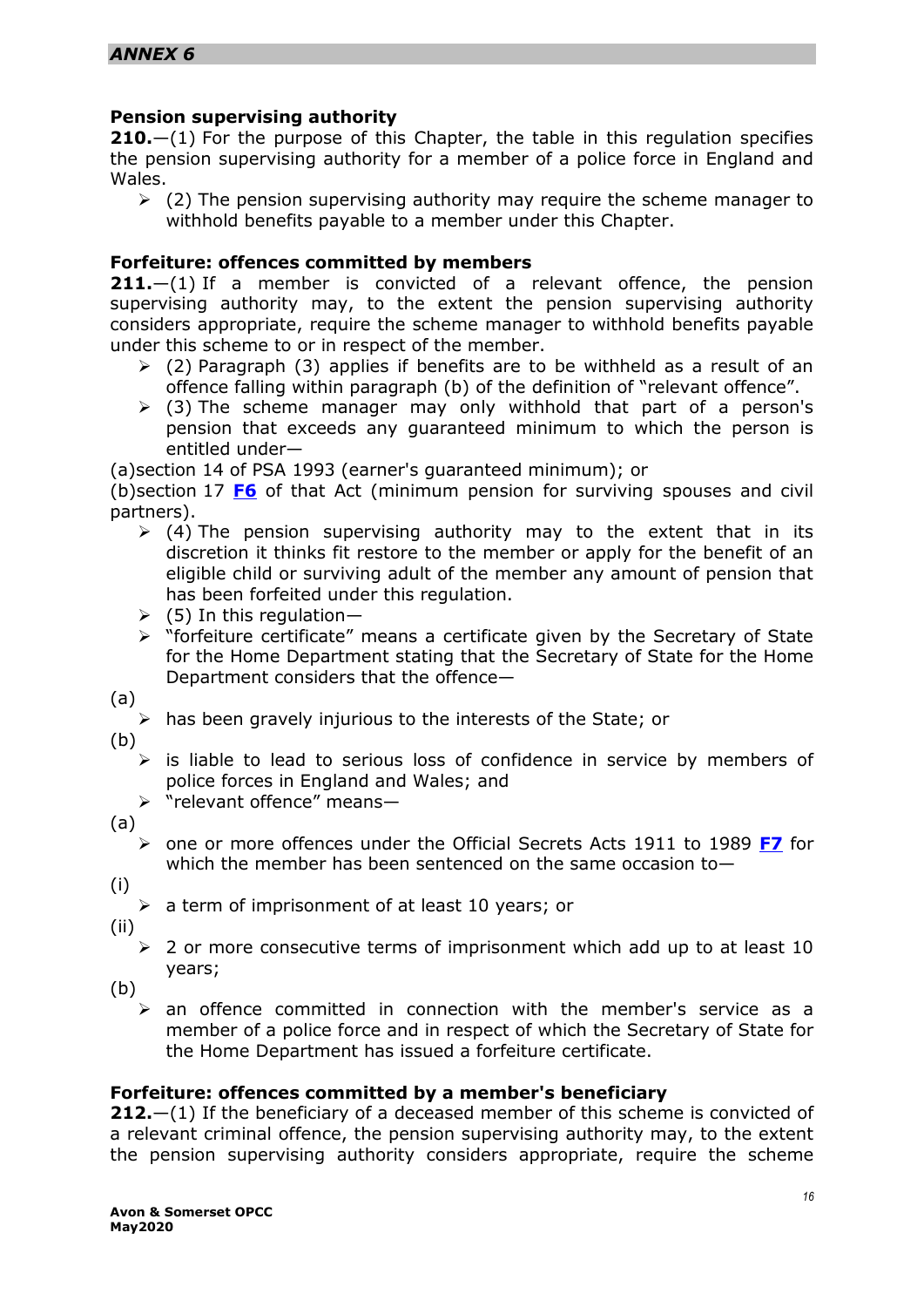manager to withhold benefits payable to the beneficiary in respect of the member.

- $\geq$  (2) The scheme manager may withhold benefits but may only withhold that part of a pension that exceeds any guaranteed minimum to which the beneficiary is entitled under section 17 of PSA 1993.
- $\triangleright$  (3) If the scheme manager withholds all of the benefits payable to a beneficiary, Part 9 (death benefits) applies as if the beneficiary had died before the member.
- $(4)$  In this regulation-
- $\triangleright$  "beneficiary", in relation to a deceased member of this scheme, means the surviving adult or eligible child of the member;
- $\triangleright$  "relevant criminal offence" means-
- (a)
	- $\triangleright$  the murder of the member;
- (b)
	- $\triangleright$  the manslaughter of the member; or
- (c)
	- $\triangleright$  any other offence of which the unlawful killing of the member is an element.

## **Forfeiture: relevant monetary obligations and relevant monetary losses**

**213.**—(1) If a member (P) owes a relevant monetary obligation or has caused a relevant monetary loss, the pension supervising authority may, to the extent the pension supervising authority considers appropriate, require the scheme manager to withhold benefits payable to P under this scheme.

- $\geq$  (2) The scheme manager may withhold benefits but may only withhold that part of P's pension that exceeds any guaranteed minimum to which P is entitled under section 14 of PSA 1993.
- $(3)$  The scheme manager may not withhold more than the lesser of-

(a)the amount of the relevant monetary obligation or relevant monetary loss; and

(b)the value of P's entitlement to benefits.

 $(4)$  The scheme manager may only withhold benefits if-

(a)there is no dispute as to the amount of the relevant monetary obligation or relevant monetary loss; or

(b)the relevant monetary obligation or relevant monetary loss is enforceable as follows—

(i)under an order of a competent court;

(ii)in consequence of an award of an arbitrator; or

(iii)in Scotland, in consequence of an award of an arbiter appointed (failing agreement between the parties) by the sheriff.

 $(5)$  In this regulation-

> "relevant monetary obligation" means a monetary obligation which-

(a)

 $\triangleright$  was incurred to the Crown or P's employer (if different);

(b)

 $\triangleright$  was incurred after P became an active member of this scheme;

- (c) (d)
	- $\triangleright$  arose out of P's criminal, negligent or fraudulent act or omission; and
	- $\triangleright$  arose out of or was connected with P's service as a member of a police force; and
	- $\triangleright$  "relevant monetary loss" means a monetary loss which-

(a)

 $\triangleright$  was caused to this scheme; and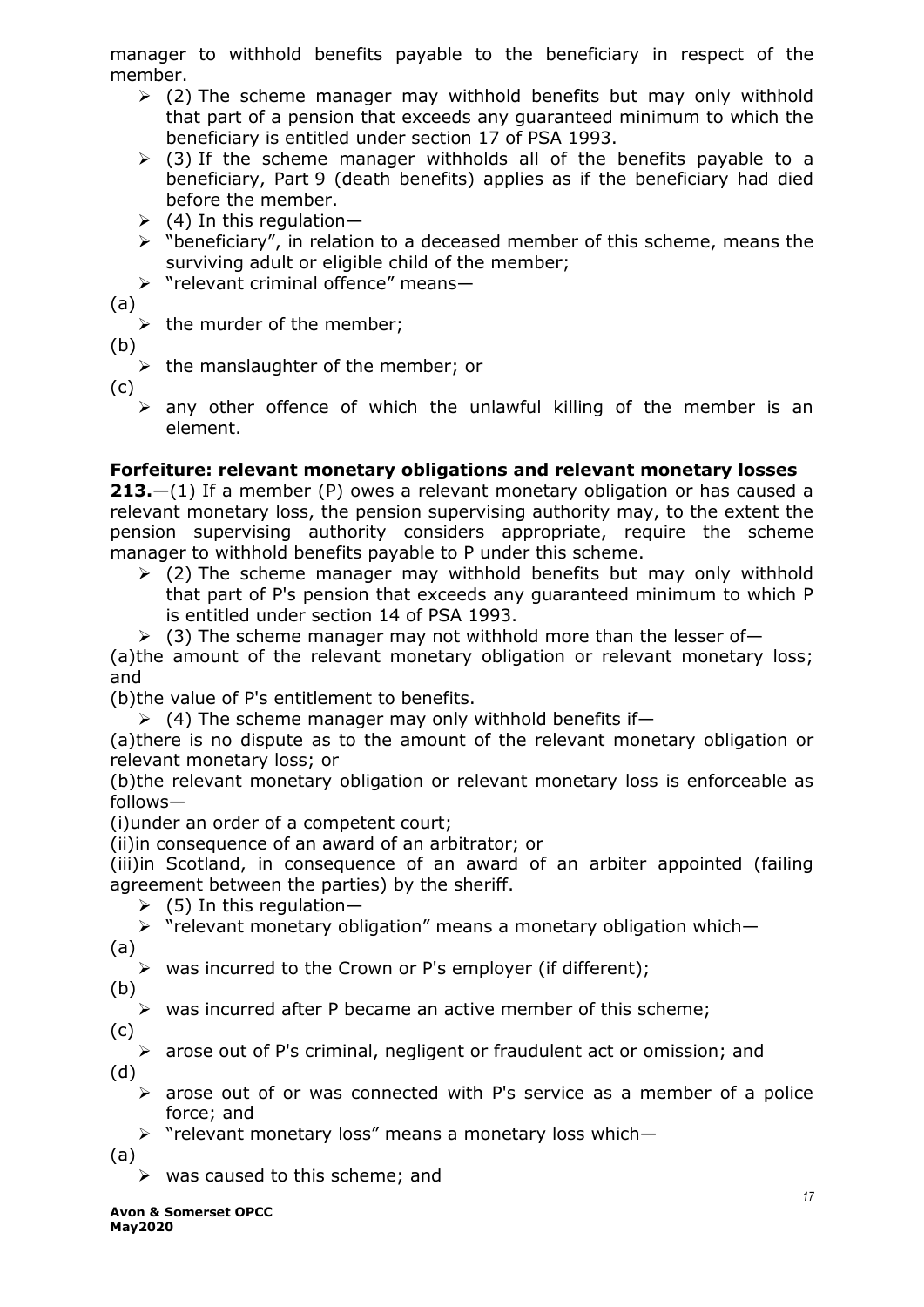(b)

 arose as a result of P's criminal, negligent or fraudulent act or omission. **Set-off**

**214.**—(1) The pension supervising authority may require the scheme manager to set off a relevant monetary obligation against a member's entitlement to benefits under this scheme.

- $\geq$  (2) In this regulation, a "relevant monetary obligation" is a monetary obligation owed by a member (P), which satisfies the conditions in paragraph (3), (4) or (5).
- $(3)$  The conditions are that the monetary obligation-
- (a)was incurred to the Crown or P's employer (if different);
- (b)was incurred after P became an active member of this scheme; and
- (c)arose out of or was connected with P's service as a member of a police force.
- $(4)$  The conditions are that the monetary obligation-
- (a)was incurred to this scheme; and
- (b)arose out of P's criminal, negligent or fraudulent act or omission.
- $(5)$  The conditions are that the monetary obligation—
- (a)was incurred to this scheme; and
- (b)arose out of a payment made to P in error by the scheme manager.
	- $(6)$  Paragraph (7) applies if a set-off is to be applied as a result of P owing a relevant monetary obligation which satisfies the conditions in paragraph (3).
	- $\geq$  (7) Where this paragraph applies, the scheme manager may not apply a set-off against that part of P's entitlement to benefits that represents transfer credits within the meaning of section 124(1) (interpretation of Part 1) of PA 1995 **[F8](http://www.legislation.gov.uk/uksi/2015/445/part/13/chapter/5#commentary-c22402981)** (other than prescribed transfer credits for the purposes of section 91(5)(d) (exceptions from the inalienability of occupational pensions) of PA 1995 **[F9](http://www.legislation.gov.uk/uksi/2015/445/part/13/chapter/5#commentary-c22402991)**).
	- $\geq$  (8) The scheme manager may only apply a set-off against that part of a member's pension that exceeds any guaranteed minimum to which the member is entitled under section 14 of PSA 1993.
	- $(9)$  The value of the set-off applied must not exceed the lesser of-
- (a)the amount of the relevant monetary obligation; and
- (b)the value of P's entitlement to benefits.
	- $(10)$  The scheme manager may only set off a relevant monetary obligation against P's entitlement to benefits if—

(a)there is no dispute as to the amount of the relevant monetary obligation; or (b)the relevant monetary obligation is enforceable—

(i)under an order of a competent court;

(ii)in consequence of an award of an arbitrator; or

(iii)in Scotland, in consequence of an award of an arbiter appointed (failing agreement between the parties) by the sheriff.

# **Forfeiture and set-off: procedure**

**215.**—(1) If the pension supervising authority proposes to require the scheme manager to withhold benefits or apply a set-off against a person's entitlement to benefits, the pension supervising authority must notify the person of the proposal in writing.

 $\geq$  (2) If the scheme manager withholds benefits under regulation 213 (forfeiture: relevant monetary obligations and relevant monetary losses) or applies a set-off against an entitlement to benefits under regulation 214 (set-off), the scheme manager must give the member a certificate showing—

(a)the amount withheld or set off; and